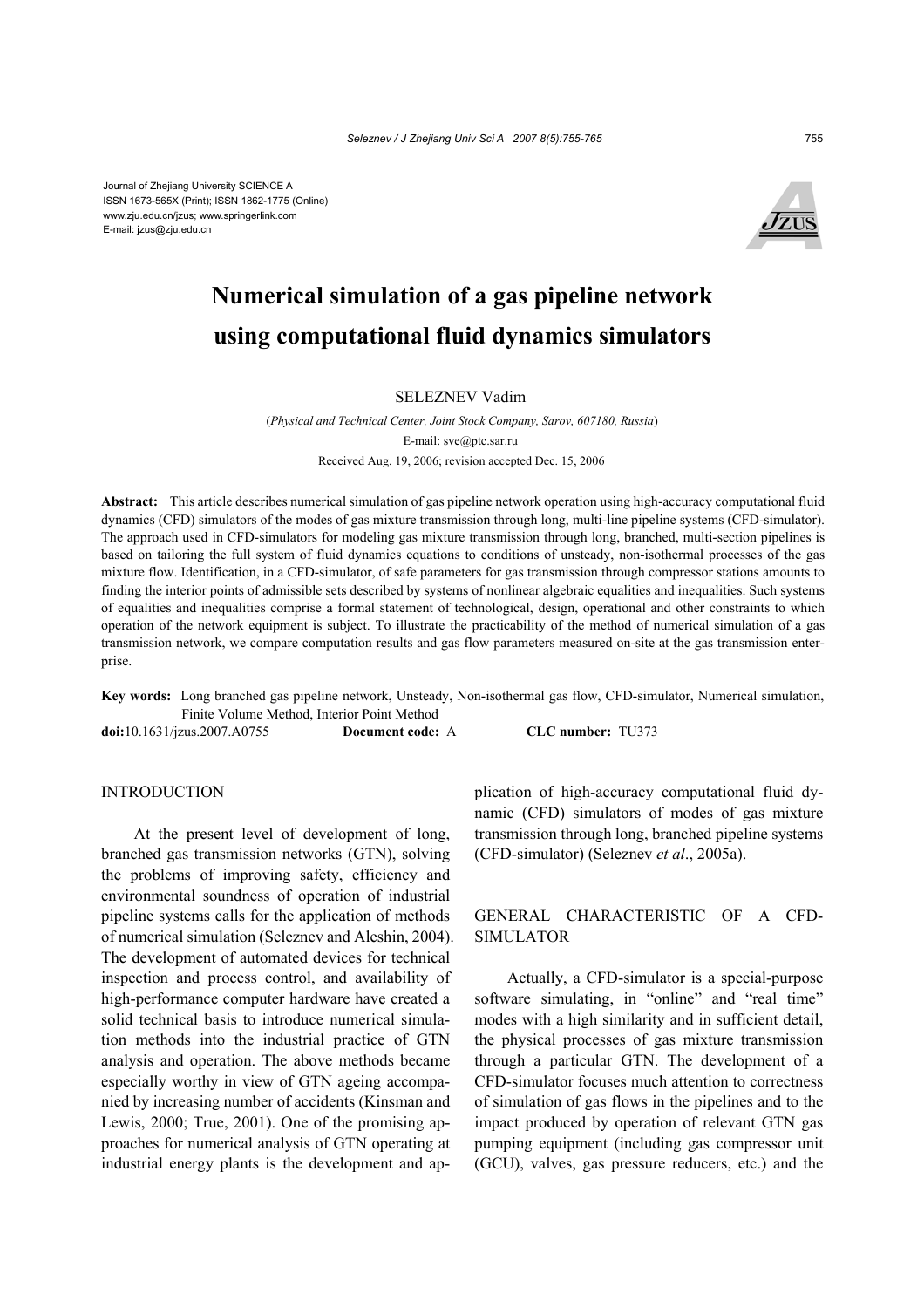environment upon the physical processes under study.

From the standpoint of mathematical physics, a CFD-simulator performs numerical simulation of unsteady, non-isothermal processes of a gas mixture flow in long, branched, multi-line gas pipeline systems. Such simulation is aimed at obtaining high-accuracy estimates of the actual distribution (over time and space) of fluid dynamics parameters for the full range of modes of gas mixture transmission through the specific GTN in normal and emergency conditions of its operation, as well as of the actual (temporal) distribution of main parameters of GTN equipment operation, which can be expressed as functional dependencies on the specified control actions on the GTN and corresponding boundary conditions. Theoretically, the high-accuracy of estimates of gas flow parameters is achieved here due to:

(1) minimization of the number and depth of accepted simplifications and assumptions in the mathematical modeling of gas flows through long, branched, multi-section pipelines and gas compressor stations (CS) on the basis of adaptation of complete basic fluid dynamics models;

(2) minimization of the number and depth of accepted simplifications and assumptions in the construction of a computational model of the simulated  $GTN$ 

(3) improving methods for numerical analysis of the constructed mathematical models based upon results of theoretical investigation of their convergence and evaluation of possible errors of solution;

(4) taking into account the mutual influence of GTN components in the simulation of its operation;

(5) detailed analysis and mathematically formal description of the technologies and supervisor procedures for management of gas mixture transport at the simulated GTN;

(6) automated mathematic filtration of occasional and systemic errors in input data, etc.

Input information required for work of a CFD-simulator is delivered from the Supervisory Control and Data Acquisition System (SCADAsystem) operated at the simulated GTN.

CFD-simulator's operating results are used for on-line control of the specific GTN, as well as in short-term and long-term forecasts of optimal and safe modes of gas mixture transport subject to fulfillment of contractual obligations. Also, a CFDsimulator is often used as base software for a hardware and software system for prevention or early detection of GTN failures.

## STRUCTURE OF A CFD-SIMULATOR

For better illustration of the material presented in this article, but without losing the generality of reasoning, further description of a CFD-simulator will be based on a sample pipeline network of a gas transmission enterprise. For the purpose of modeling, natural gas is deemed to be a homogenous gas mixture.

A CFD-simulator of a gas transmission enterprise's GTN is created by combining CS mathematical models into a single model of the enterprise's pipeline system, by applying models of multi-line gas pipelines segments (GPS) (Fig.1a) (Seleznev *et al*., 2003). At that, in accordance with their process flow charts, the CS models are created by combining of GCU, dust catcher (DC) and air cooling device (ACD) models by applying mathematical models of connecting gas pipelines (CGP) (Fig.1b).

In a CFD-simulator, the control of simulated natural gas transmission through the GTN is provided by the following control commands: alteration of shaft rotation frequency of centrifugal superchargers





**Fig.1 Example of a multi-line GPS (a) and CGP of a CS (b)**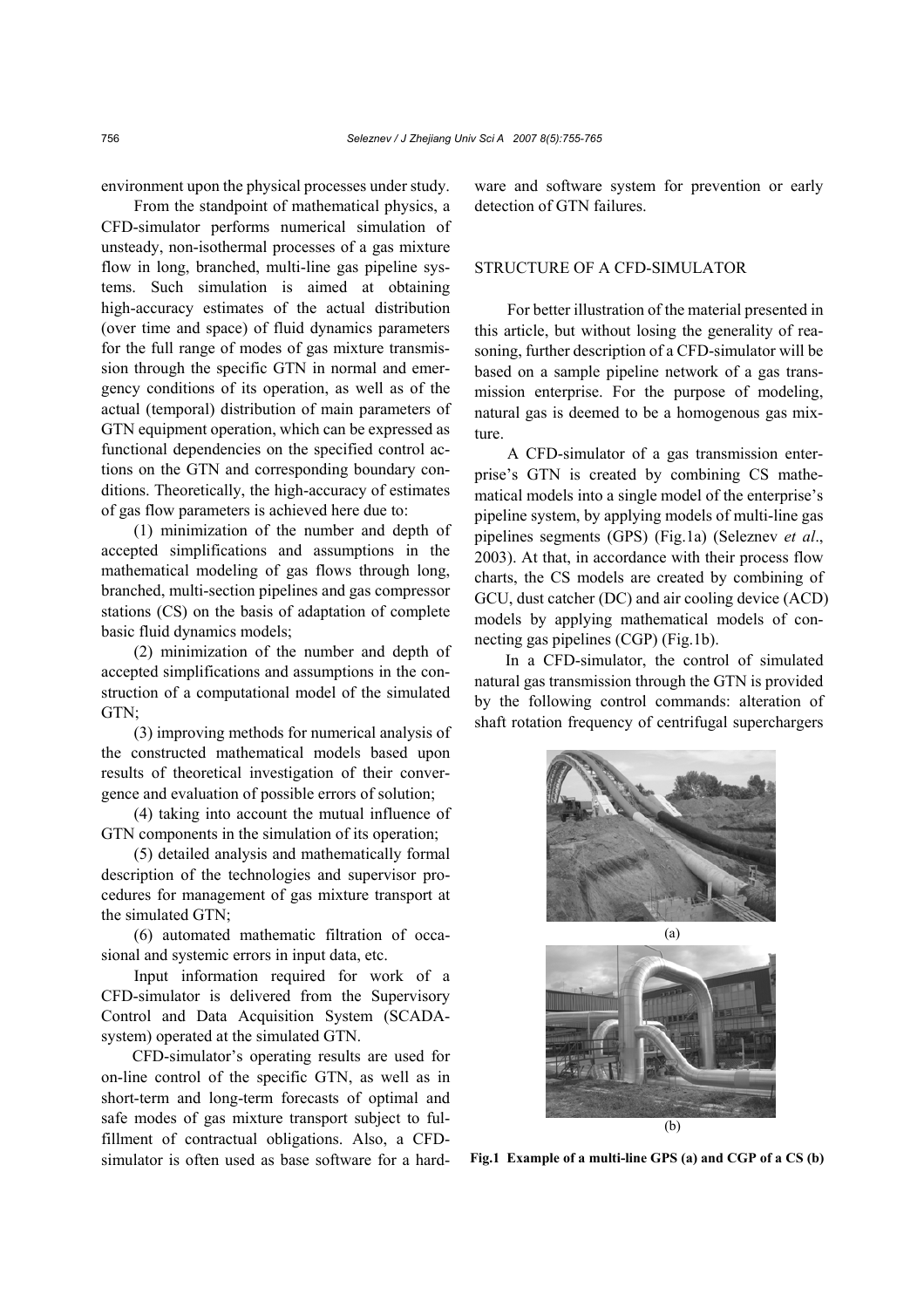(CFS) of GCU or their startup/shutdown; opening or closing of valves at a CS and valve platforms of multi-line GPS; alteration of the rates of gas consumption by industrial enterprises and public facilities; alteration of the gas reduction program at reduction units; alteration of the operation program at gas distributing stations; change in the program of ACD operating modes, etc. Therefore, simulated control in a CFD-simulator adequately reflects the actual control of natural gas transmission through pipeline networks of the gas transmission enterprise.

Generally, a CFD-simulator can be divided into three interrelated components (elements) (Seleznev *et al*., 2005b). Each of these components is an integral part of the CFS-simulator.

The first system element is a computational scheme of a gas transmission enterprise pipeline system built on the basis of typical segments representing minimum distinctions from a comprehensive topology of an actual system considering the arrangement of valves, the system architecture, laying conditions, the process flow scheme of the system's CS, etc. The second component is a database containing input and operative (current) data on time-dependent (owing to valves operation) system topology, pipeline parameters, process modes and natural gas transmission control principles for an actual gas transmission enterprise. The third component of a CFD-simulator is a mathematical software which operates the first two CFD-simulator elements and is designed for:

(1) the building of computational schemes based on the input data in database (multi-line GPS, individual CS or gas transmission enterprise pipeline system) with minimum distinctions from the topology of actual pipeline systems, system architecture, laying conditions, process flow chart, etc.;

(2) the numerical analysis of computational schemes based on the input and operative data and considering the process modes and natural gas transmission principles adopted in this enterprise.

The mathematical software includes (in addition to the computation core) a user interface environment imitating the operation of actual control panels located at gas transmission enterprises control centers in a visual form familiar to operators. This provides for faster training and, for the operator, easier adaptation to the CFD-simulator.

A typical example of a CFD-simulator is the AMADEUS CFD-simulator developed from the Alfargus/PipeFlow software and launched into operation for solving industrial tasks of the Control Center of the SPP International Gas Transmission Company (Slovakia) at the beginning of this century (Seleznev *et al*., 2005a).

# SIMULATION OF MULTI-LINE GPS BY MA-THEMATICAL SOFTWARE OF A CFD-SIMULA-TOR

For numerical evaluation of parameters of unsteady, non-isothermal processes of the gas mixture flow in multi-line GPS, a CFD-simulator uses a model developed by tailoring the full set of integral fluid dynamics equations to conditions of the gas flow through long branched pipeline systems. Transformation of the 3D integral problem to an equivalent one-dimensional differential problem is implemented by accepting the minimum of required simplifications and projecting the initial system of equations onto the pipeline's geometrical axis. Special attention is given to the adequacy of simulation of pipeline junction nodes where the 3D nature of the gas flow is vividly displayed.

To give an example of results of such transforms, it is expedient to present a fluid dynamics model of a transient non-isothermal turbulent flow of a viscous, chemically inert, compressible, multi-component heat-conductive gas mixture through multi-line GPS consisting of round cross-sections pipes and rigid rough heat-conductive walls (Seleznev *et al*., 2005a):

(1) For each pipe adjacent to the junction node:

$$
\frac{\partial(\rho f)}{\partial t} + \frac{\partial}{\partial x}(\rho wf) = 0; \tag{1}
$$

$$
\frac{\partial}{\partial t}(\rho Y_m f) + \frac{\partial}{\partial x}(\rho Y_m wf) - \frac{\partial}{\partial x}\left(\rho f D_m \frac{\partial Y_m}{\partial x}\right) = 0,
$$
  
\n
$$
m = 1,..., N_S - 1, \quad Y_{N_S} = 1 - \sum_{m=1}^{N_S - 1} Y_m;
$$
\n(2)

$$
\frac{\partial(\rho wf)}{\partial t} + \frac{\partial(\rho w^2 f)}{\partial x} = -f\left(\frac{\partial p}{\partial x} + g\rho \frac{\partial z_1}{\partial x}\right) - \frac{\pi}{4} \lambda \rho w \wedge R; \tag{3}
$$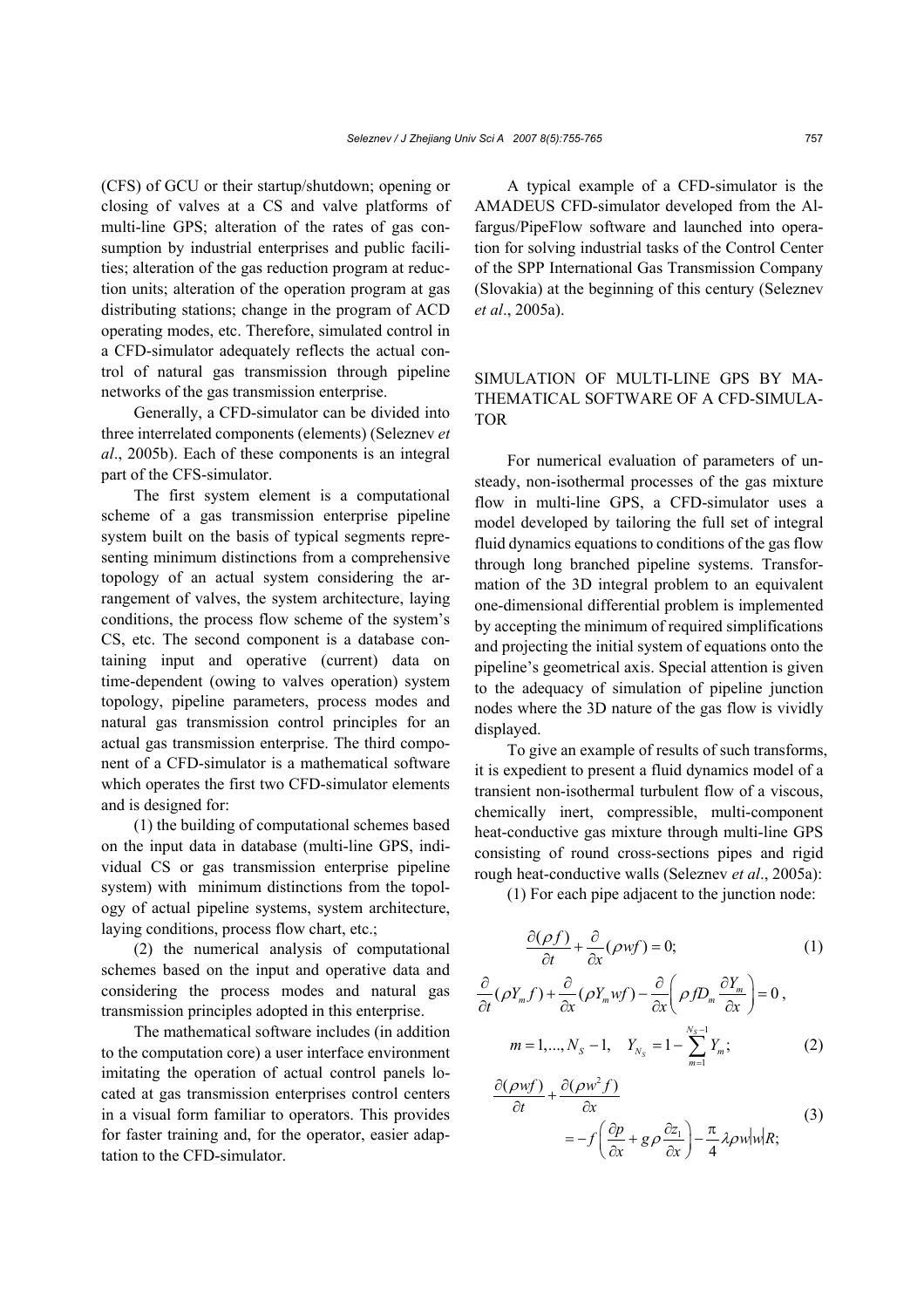$$
\frac{\partial}{\partial t} \left[ \rho f \left( \varepsilon + \frac{w^2}{2} \right) \right] + \frac{\partial}{\partial x} \left[ \rho w f \left( \varepsilon + \frac{w^2}{2} \right) \right]
$$
\n
$$
= -\frac{\partial}{\partial x} (\rho w f) - \rho w f g \frac{\partial z_1}{\partial x} - p \frac{\partial f}{\partial t} + Q f + \frac{\partial}{\partial x} \left( k f \frac{\partial T}{\partial x} \right)
$$
\n
$$
- \Phi (T, T_{\rm am}) + \frac{\partial}{\partial x} \left( \rho f \sum_{m=1}^{N_s} \left( \varepsilon_m D_m \frac{\partial Y_m}{\partial x} \right) \right); \tag{4}
$$

(2) For each of the junction nodes (the Pryalov model):

$$
\frac{\partial \rho}{\partial t} + \sum_{n=1}^{N} {^{(n)}\Theta}^{(n)} \bigg( \frac{\partial (\rho w)}{\partial x} \bigg) = 0; \qquad (5)
$$
  

$$
\frac{\partial (\rho Y_m)}{\partial t} + \sum_{n=1}^{N} {^{(n)} \bigg( \frac{\partial (\rho Y_m w)}{\partial x} \bigg)}^{(n)} \bigg( w \bigg) \Theta
$$

$$
- \sum_{n=1}^{N} {^{(n)} \bigg[ \frac{\partial}{\partial x} \bigg( \rho D_m \frac{\partial Y_m}{\partial x} \bigg) \bigg]}^{(n)} \bigg( w \bigg) = 0, \qquad m = 1, ..., N_S - 1,
$$

$$
^{(n)}Y_{N_{S}} = 1 - \sum_{m=1}^{N_{S}-1} {}^{(n)}Y_{m};
$$
 (6)

$$
\frac{\partial(\rho w)}{\partial t} + \frac{m \partial(\rho w^2)}{\partial x}
$$
\n
$$
= -\left(\frac{\partial p}{\partial x}\right) - g \rho \frac{m}{\left(\frac{\partial z_1}{\partial x}\right)} - \frac{1}{4\binom{n}{x}} \left(\frac{\partial \rho w}{\partial y}\right),
$$
\n
$$
n = 1, ..., N; \tag{7}
$$

$$
\frac{\partial(\rho \varepsilon)}{\partial t} + \sum_{n=1}^{N} {^{(n)} \left( \frac{\partial(\rho \varepsilon w)}{\partial x} \right)^{n} \Theta}
$$
\n
$$
= -\sum_{n=1}^{N} {^{(n)} p} \left( \frac{\partial w}{\partial x} \right)^{n} \Theta + \frac{1}{4} \sum_{n=1}^{N} \frac{1}{^{(n)} R} {^{(n)} \lambda^{(n)} \rho} {^{(n)} |w|}^{3} {^{(n)} \Theta}
$$
\n
$$
+ Q + \sum_{n=1}^{N} \frac{\partial}{\partial x} \left( k \frac{\partial T}{\partial x} \right)^{n} \Theta - \sum_{n=1}^{N} \frac{^{(n)} \Phi(T, T_{\text{am}})}{^{(n)} f} {^{(n)} \Theta}
$$
\n
$$
+ \sum_{n=1}^{N} \sum_{m=1}^{N_S} {^{(n)} \frac{\partial}{\partial x} \left( \rho \varepsilon_m D_m \frac{\partial Y_m}{\partial x} \right)^{n} \Theta}; \qquad (8)
$$
\n
$$
^{(n)} T = {^{(\varepsilon)} T}, \ \varepsilon = {^{(n)} \varepsilon} = {^{(\varepsilon)} \varepsilon}, \ {^{(n)} (\varepsilon_m)} = {^{(\varepsilon)} (\varepsilon_m)},
$$
\n
$$
\rho = {^{(n)} \rho} = {^{(\varepsilon)} \rho}, \ {^{(n)} p} = {^{(\varepsilon)} p}, \ {^{(n)} k} = {^{(\varepsilon)} k},
$$
\n
$$
{^{(n)}(D_m)} = {^{(\varepsilon)}(D_m)}, Y_m = {^{(n)}(Y_m)} = {^{(\varepsilon)}(Y_m)},
$$
\n
$$
{^{(n)}Q} = {^{(\varepsilon)}Q}, \ {^{(n)}(z_1)} = {^{(\varepsilon)}(z_1)},
$$

for any  $n, \xi \in \overline{1, N}$  and  $m \in \overline{1, N_s}$ ; (9)

$$
\sum_{n=1}^{N} {}^{(n)}w^{(n)}f^{(n)}s = 0; \sum_{n=1}^{N} {}^{(n)}\left(\frac{\partial T}{\partial x}\right){}^{(n)}f^{(n)}s = 0;
$$

$$
\sum_{n=1}^{N} {^{(n)} \left( \frac{\partial Y_m}{\partial x} \right)}^{(n)} f^{(n)} s = 0; \qquad (10)
$$
\n
$$
^{(n)} s = -{^{(0)} \mathbf{n}^{(n)} \mathbf{i}} = \begin{cases} 1, & \text{if } {^{(0)} \mathbf{n}^{(n)} \mathbf{i}} < 0; \\ -1, & \text{if } {^{(0)} \mathbf{n}^{(n)} \mathbf{i}} > 0, \end{cases}
$$
\n
$$
^{(n)} \Theta = \frac{^{(n)} f_L}{\sum_{k=1}^{N} {^{(k)} f_L}}, \quad 0 < {^{(n)} \Theta < 1}, \sum_{n=1}^{N} {^{(n)} \Theta = 1}; \qquad (11)
$$

(3) Equation of state (EOS) and additional correlations:

$$
p = p(\{S_{\text{mix}}\}); \varepsilon = \varepsilon(\{S_{\text{mix}}\}); k = k(\{S_{\text{mix}}\});
$$
  
\n
$$
\varepsilon_m = \varepsilon_m(\{S_{\text{mix}}\}); D_m = D_m(\{S_{\text{mix}}\});
$$
  
\n
$$
m = 1,..., N_S; T_1 = T_2 = ... = T_{N_S}.
$$
\n(12)

where  $\rho$  is the density of the gas mixture; *f* is the flow cross-sectional area of pipeline; *t* is time (marching variable);  $x$  is the spatial coordinate over the pipeline's geometrical axis (spatial variable); *w* is the projection of the pipeline flow cross-section averaged vector of the mixture velocity on the pipeline's geometrical axis (on the assumption of the developed turbulence);  $Y_m$  is relative mass concentration of the *m* component of the gas mixture;  $D_m$  is binary diffusivity of component  $m$  in the residual mixture;  $N<sub>S</sub>$  is the number of components of the homogeneous gas mixture; *p* is the pressure in the gas mixture; *g* is gravitational acceleration modulus;  $z_1$  is the coordinate of the point on the pipeline's axis, measured, relative to an arbitrary horizontal plane, upright;  $\pi$  is the Pythagorean number;  $\lambda$  is the friction coefficient in the Darcy-Weisbach formula;  $R = \sqrt{f/\pi}$  is the pipe's internal radius;  $\varepsilon$  is specific (per unit mass) internal energy of the gas mixture; *Q* is specific (per unit volume) heat generation rate of sources; *k* is thermal conductivity;  $T$  is the temperature of gas mixture;  $\varepsilon_m$  is specific (per unit mass) internal energy of the *m* component;  $T_m$  is the temperature of the *m* component; *N* is the number of pipes comprising one junction (see Eqs.(5)~(11)); <sup>(*n*)</sup><sub>S</sub>, <sup>(*n*)</sup> $\Theta$  are auxiliary functions (re  $^{(0)}\mathbf{n}$ ,  $^{(n)}\mathbf{i}$  see Fig.3b below); { $S_{\text{mix}}$ } is a set of parameters of gas mixture. Function  $\Phi(T,T_{\text{am}})$  is defined by the law of heat transfer from the pipe to the environment and expresses the aggregate heat flow through the pipe walls along perimeter  $\chi$  of the flow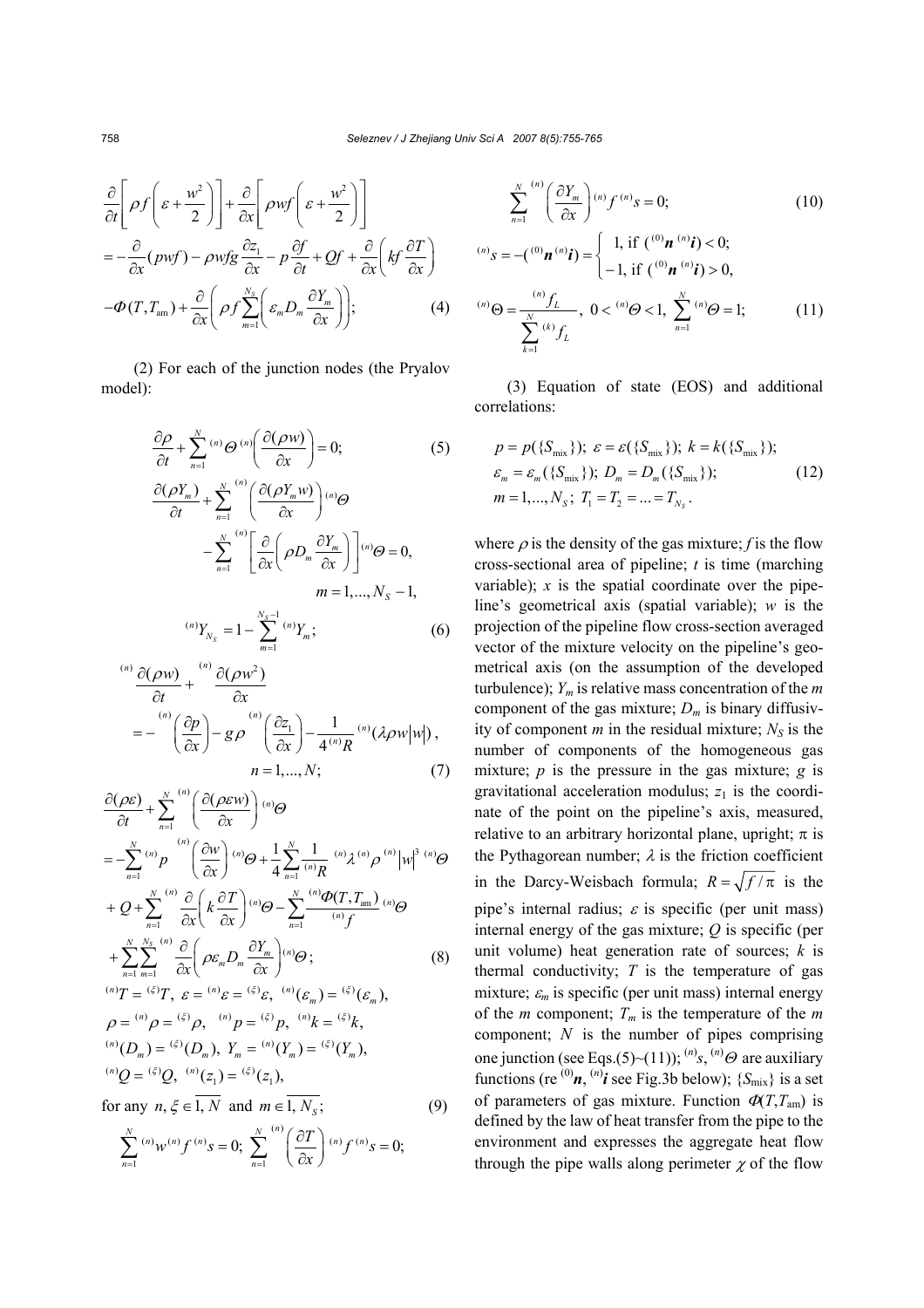cross-section with area  $f(\phi(T, T_{\text{am}}) > 0$  is cooling),  $T_{\text{am}}$ is the ambient temperature. To denote the relationship of a value to the pipe numbered by *n*, we use a parenthesized superscript on the left side of the value, e.g.:  $(n)$ , In Eqs.(1) ~ (12), we use physical magnitudes averaged across the pipeline's flow cross-section. The set of Eqs.(1) $\sim$ (12) is supplemented by the boundary conditions and conjugation conditions. As conjugation conditions it is possible to specify boundary conditions simulating a complete rupture of the pipeline and/or its shutoff, operation of valves, etc.

As was stated above, the energy Eqs.(4) $\sim$ (8) comprise function  $\Phi(T,T_{\text{am}})$  describing the heat exchange between the environment and natural gas in the course of its pipeline transmission. The space-time distribution of function  $\Phi(T,T_{\text{am}})$  is defined, in the CFD-simulator, at specified time steps of the numerical analysis of parameters of the transient mode of gas transmission by solving a series of conjugate 2D or 3D problems of heat exchange between the gas flow core and the environment. At that, calculations are made for preselected limited segments of the pipeline, surrounded by media with known thermophysical properties. To illustrate the above, Fig.2а gives an example of a cross-section geometry of a simplified computational domain in case of a conjugate thermal problem. Fig.2а uses the following notations:  $D_1$  is the insulation outside diameter;  $D_2$  is the pipeline inside diameter;  $H_1$  is the soil depth, for which the temperature is prescribed;  $H_2$  is the distance between the pipeline axis and the ground surface.

Such analysis results in evaluations of the aggregate heat flow  $\Phi(T, T_{\text{am}})$  and corresponding evaluations of parameters of the gas flow through the pipe. Such segregation is permissible due to the significant differences in the dynamics of these values' changing over time. The approximation of results of calculations of the aggregate heat flow for the entire pipeline's length and for intermediate time steps of the gas flow numerical simulation uses, as a rule, polynominal functions.

To solve conjugate 2D or 3D problems of heat exchange between the gas flow core and the environment, it is possible to use, for instance, the Finite Element Method (FEM). The pattern of a typical temperature field around a pipeline obtained by the Alfargus computer-based analytical system using the FEM is shown in Fig.2b.



 **around the gas pipeline (b) Fig.2 Computational domain for thermal analysis of the gas pipeline (a) and example of the temperature field**

In order to improve the adequacy of simulation of gas flows at a pipeline junction in the construction of a subsystem of Eqs.(5) $\sim$ (11), we used the geometrical model of a junction (Fig.3) proposed by S. Pryalov (Seleznev *et al*., 2005a).

In this model, volume  $^{(0)}V$  can be depicted as a



**Fig.3 A schematic of a pipeline junction. (а) 3D drawing; (b) Diagram**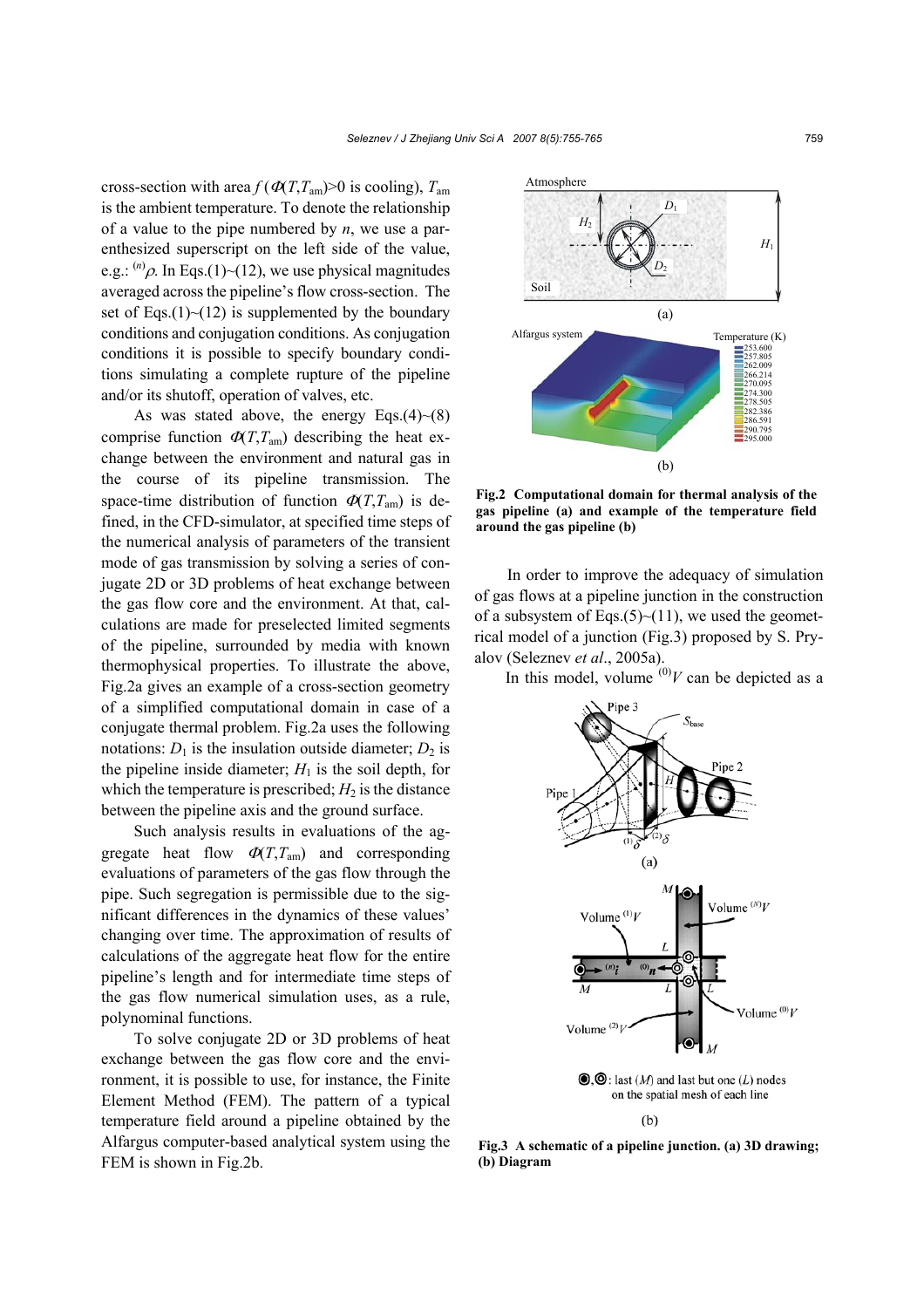right prism with base area  $S_{base}$  and height *H* (Fig.3a). For the prism lateral surface with linear dimensions  $(n)$ <sub> $\delta$ </sub>, relation is:  $(n)$  $\delta \in {\mathcal{F}}(n)$ *f* $H$ , where  $(n)$ *f* is the cross-sectional area of the pipe adjacent to the junction core  $^{(0)}V$ . It should be noted that the summarized volume of the joint is equal to  $V = \int_0^{(n)}$ 1  $\int^{N} (n) V,$ *n*  $V = \left( \int^{n} V$  $=\bigcup_{n=1}^{(n)}V$ , where  ${}^{(n)}V$ , *n*=1,…,*N*, is the volume of an infinitely small section of the pipe adjacent to the junction core  $^{(0)}V$  (Fig.3b).

The prism base area can be represented as follows:  $S_{base} = \varsigma_{base}^{(1)} \delta^2$ , where  $\varsigma_{base}$  is the factor depending on the prism base geometry only. Now volume  $^{(0)}V$  can be determined by the following formula:  $^{(0)}V=$ 

$$
H\mathcal{S}_{\text{base}} = H\mathcal{S}_{\text{base}} \left(\frac{^{(1)}f}{H}\right)^2 = \frac{\mathcal{S}_{\text{base}}^{^{(1)}f^2}}{H}, \quad \text{which} \quad \text{means}
$$

that  $\lim_{H \to \infty} {}^{(0)}V = \lim_{H \to \infty} \frac{\zeta_{base} {}^{(1)}f^2}{H} = 0$ *H*  $\lim_{\Delta \to \infty} {}^{(0)}V = \lim_{H \to \infty} \frac{\mathcal{S}_{base} {}^{(0)}J}{H} = 0$ . The application of

this geometrical model enabled us to approximate compliance with mass, momentum and energy conservation laws at the pipelines junction.

The mathematical model of gas transmission Eqs.(1) $\sim$ (12) includes EOS Eq.(12). As is well known, the most theoretically proven form of a thermal EOS of gas is the virial EOS:

$$
\frac{pV}{RT} = 1 + \frac{B}{V} + \frac{C}{V^2} + ..., \tag{13}
$$

where *V* is the volume of one gas mole,  $\text{cm}^3/\text{mole}$ ; *R* is the gas constant, which has different values for different contents of natural gas being transmitted through pipelines; *B* (cm<sup>3</sup>/mole), *C* (cm<sup>6</sup>/mole<sup>2</sup>), ..., are the second, third, etc. virial coefficients depending on gas temperature and being independent of gas pressure and density. In the case of low gas density  $(V\rightarrow\infty)$ , EOS Eq.(13) is transformed into the Clapeyron equation of state. Let us note that the second, third, etc. terms of Eq.(13) describe the allowance for gas non-ideality which results from the double, triple, etc. interaction of gas particles, respectively.

Apart from Eq.(13), there are sufficiently accurate and less time-consuming semiemperical dependencies describing the thermal EOS. Among them, for instance, is the well-known Redlich-Kwong equation:

$$
\left[p + \frac{a^*}{\sqrt{T}v(v+b^*)}\right](v-b^*) = RT,\tag{14}
$$

where  $a^* = 0.4278R^2T_{cr}^{2.5}/p_{cr}$ ;  $b^* = 0.0867RT_{cr}/p_{cr}$ ;  $T_{cr}$ and  $p_{cr}$  are critical gas temperature and pressure. Please, note that  $v=1/\rho$  is a specific volume here.

To construct a calorific EOS, the following base thermodynamics relations are used:

$$
\varepsilon(p,T) = h(p,T) - p/\rho; \qquad (15)
$$

$$
dh = c_p dT + \frac{\partial h}{\partial p} dp,
$$
 (16)

where  $h$  is enthalpy,  $c_p$  is the specific heat capacity at constant pressure. If thermal EOS is known, parameter  $(\partial h/\partial p)_T$  can be determined from the well-known thermodynamic relation:

$$
\left(\frac{\partial h}{\partial p}\right)_T = -T\left(\frac{\partial v}{\partial T}\right)_p + v.\tag{17}
$$

During the software implementation in a CFD-simulator, prior to fluid dynamics simulations, tabular function  $\varepsilon = \varepsilon(p,T)$  is defined for the specified range of pressure and temperature. Integration of Eq.(16) is implemented by the Runge-Kutta method. For a CFD-simulator, the author and his co-workers generally use EOS Eqs.(14)~(15) (Seleznev *et al*., 2005a).

For numerical analysis of the set of Eqs.(1) $\sim$ (12), we apply the integro-interpolation method by Samarsky for the construction of the difference equations, which, in essence, is a Russian analogue of the Finite Volume Method (FVM). To illustrate the parametric classes used for the difference equations, it is possible to present the class of the difference equations for a mathematical model of the non-isothermal transient motion of a multi-component gas mixture through a GPS line (see Eqs.(1) $\sim$ (4) and (12)) (Seleznev *et al*., 2005a):

$$
\left[ (\rho F)^{(-S)} \right]_t + ((\rho wf)_{(-R)})_x^{(\sigma,\theta)} = 0; \tag{18}
$$
\n
$$
\left[ (\rho F)^{(-S)} (Y_m)^{(-S)} \right]_t + ((\rho wf)_{(-R)} (Y_m)_{(-R)})_x^{(\sigma,\theta)}
$$

$$
(\rho F)^{(-S)} (Y_m)^{(-S)} \Big]_{\substack{t \\ \downarrow}} + ((\rho w f)_{(-R)} (Y_m)_{(-R)})^{\sigma, \theta}_{\substack{x \\ \downarrow}} \\ - [(\rho f D_m)_{(-R)} \delta(Y_m)^a]_{\substack{x \\ \downarrow}}^{\sigma, \theta)} = 0, \quad (19)
$$

$$
m=1,...,N_{S}-1, Y_{N_{S}}=1-\sum_{m=1}^{N_{S}-1}Y_{m};
$$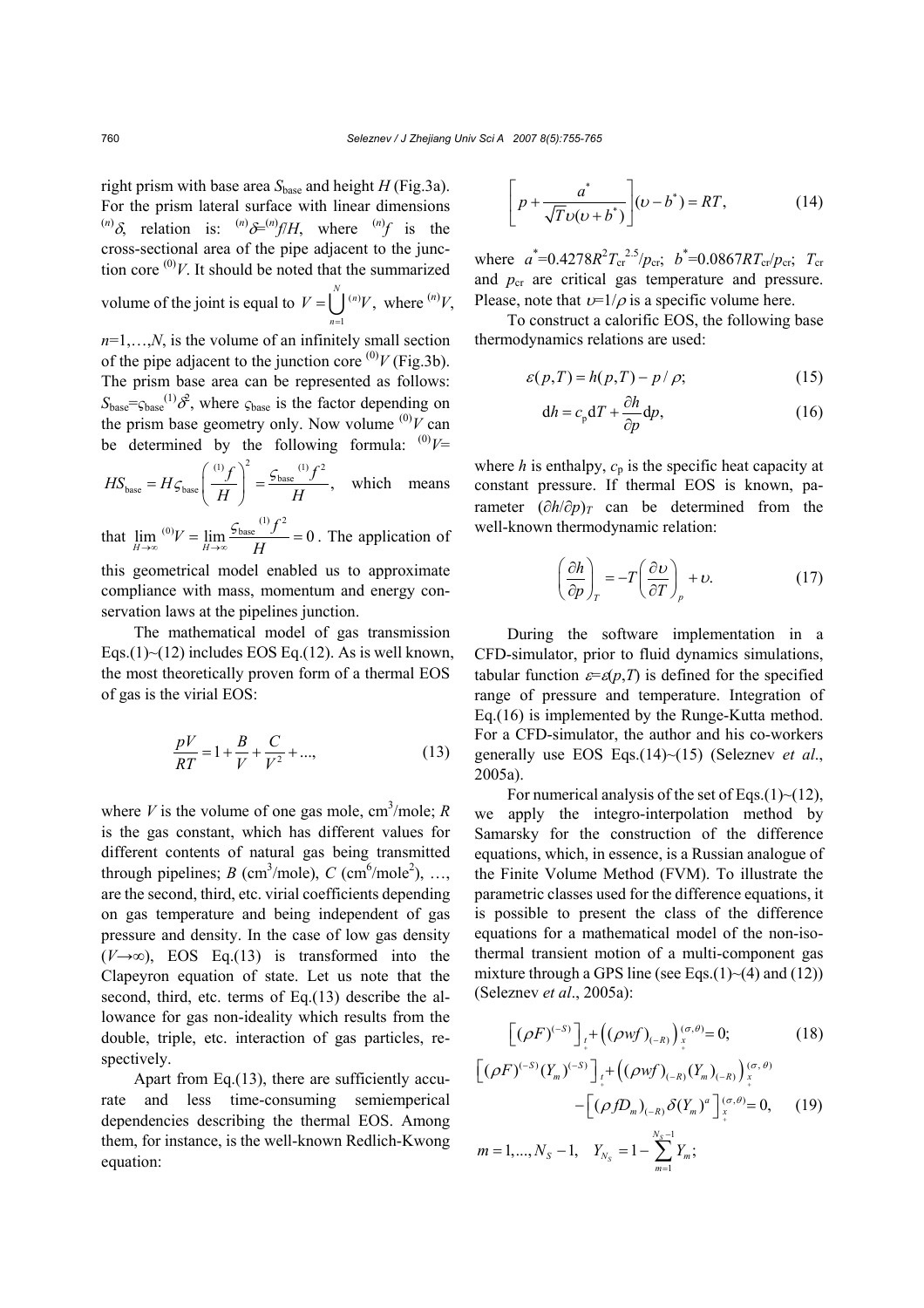$$
\begin{split}\n&\left[ (\rho F)^{(-S)} w^{(-S)} \right]_{\frac{t}{t}} + \left( (\rho wf)_{(-R)} w_{(-R)} \right)_{\frac{x}{t}}^{(\sigma,\theta)} \\
&= -(B^{\sigma} \gamma^{-} p_{\overline{x}} + B^{\sigma} \gamma^{+} p_{x})^{(\sigma,\theta)} \\
&- g \left[ \rho \left( B^{\sigma} \gamma^{-} (z_{1})_{\overline{x}} + B^{\sigma} \gamma^{+} (z_{1})_{x} \right) \right]^{(\sigma,\theta)} \qquad (20) \\
&\quad - \frac{\pi}{4} (\lambda \rho |w| r)^{(\sigma,\theta)} w^{(\sigma,\theta)}; \\
&\left[ (\rho F)^{(-S)} \varepsilon^{(-S)} \right]_{\frac{t}{t}} + \left( (\rho wf)_{(-R)} \varepsilon_{(-R)} \right)_{\frac{x}{t}}^{(\sigma,\theta)} + K_{t} \left( \rho F \frac{w^{2}}{2} \right) \\
&+ K_{x} \left( \rho wf \frac{w^{2}}{2} \right)_{(\sigma,\theta)} = - \left( (\rho wf)_{(-R)} \right)_{(\frac{r}{k})}^{(\sigma,\theta)} - g \left[ \rho \left( B^{\sigma} \gamma^{-} (z_{1})_{\overline{x}} \right) \right]_{(\frac{r}{k})}^{(\sigma,\theta)} \\
&= - \left( \rho w f \right)_{(-R)} \left( \rho w f \right)_{(\frac{r}{k})}^{(\sigma,\theta)} \\
&= - \left( \rho w f \right)_{(-R)} \left( \rho w f \right)_{(\frac{r}{k})}^{(\frac{r}{k})} \\
&= - \left( \rho w f \right)_{(-R)} \left( \rho w f \right)_{(\frac{r}{k})}^{(\frac{r}{k})} \\
&= - \left( \rho w f \right)_{(-R)} \left( \rho w f \right)_{(\frac{r}{k})}^{(\frac{r}{k})} \\
&= - \left( \rho w f \right)_{(-R)} \left( \rho w f \right)_{(\frac{r}{k})}^{(\frac{r}{k})} \\
&= - \left( \rho w f \right)_{(\frac{r}{k})}^{(\frac{r}{k})} \\
&= - \left( \rho w f \right)_{(\frac{r}{k})}^{(\frac{r}{k})} \\
&= - \left( \rho w f \right)_{(\frac{r}{k})}^{(\frac{r}{k})} \\
&= - \left( \rho w f \right)_{(\frac{
$$

$$
+K_x \left( \rho \omega f \frac{w}{2} \right)^{(\sigma,\theta)} = -\left( \left( \rho \omega f \right)_{(-R)} \right)^{(\sigma,\theta)}_{x} - g \left[ \rho \left( B^{-} \gamma^{-}(z_1)_{\overline{x}} \right) \right.
$$
  
\n
$$
+B^{+} \gamma^{+}(z_1)_{x} \right)^{(\sigma,\theta)} \omega^{(\sigma,\theta)} - p^{(\sigma,\theta)} \left[ F^{(-S)} \right]_{t} + (QF)^{(\sigma,\theta)} - \phi^{(\sigma,\theta)}
$$
  
\n
$$
+ \left[ \left( kf \right)_{(-R)} \delta T^{a} \right]_{x}^{(\sigma,\theta)} + \sum_{r=0}^{N_S} \left[ \left( \rho D_{m} f \right)_{(-R)} (\varepsilon_{m})_{(-R)} \delta \left( Y_{m} \right)^{a} \right]_{x}^{(\sigma,\theta)};
$$

$$
c_{n} = c_{n} (S_{n}) \cdot m - 1 \qquad N \cdot T - T = -T
$$
 (21)

$$
\varepsilon_m = \varepsilon_m(\{S_{\text{mix}}\}); \ m = 1, ..., N_S; \ T_1 = T_2 = ... = T_{N_S};
$$
  
\n
$$
p = p(\{S_{\text{mix}}\}); \ \varepsilon = \varepsilon(\{S_{\text{mix}}\}); \ k = k(\{S_{\text{mix}}\});
$$
 (22)

$$
D_m = D_m(\{S_{\text{mix}}\}), \ m = 1, ..., N_S, \tag{23}
$$

where  $F, B^+, B^-$  are the expressions approximating  $f, r$ is the expression approximating *R* (the type of these expressions is defined upon selection of a particular scheme from the class of schemes);  $s^a$ ,  $s^b$ ,  $r^a$ ,  $r^b$ ,  $\sigma$ ,  $\theta$ are parameters of the class of schemes (e.g., by specifying  $s^a = s^b = 1$ ,  $r^a = r^b = 0.5$ ,  $\sigma = 1$ ,  $\theta = 0$ , a two-layer scheme with central differences is selected from the class of scheme, and by specifying  $s^a = s^b = 1$ ,  $r^a$ ,  $r^b$  is according to the principles of "upwind" differencing,  $\sigma=1$ ,  $\theta=0$ , is a two-layer "upwind" scheme (Seleznev *et al.*, 2005a));  $K_t$  and  $K_x$  are the differential-difference operators of functions  $[\rho F(w^2/2)]$  and  $[\rho w f(w^2/2)]$  over time and space, respectively (the type of these operators is defined upon selection of a particular scheme from the class of schemes);  $\phi^{\sigma,\theta}$  is a difference expression approximating function  $\Phi(T, T_{\text{am}})$ . The difference Eqs. $(18)$  - $(23)$  are supplemented by difference expression of initial and boundary conditions, as well as of conjugation conditions.

To record the parametric class of the difference Eqs.(18) $\sim$ (23), we used notations of a non-uniform space-time mesh  $\{x_i, t_i\}$  (Fig.4), where  $x_i$  and  $t_i$  are coordinates of the mesh node numbered *i* over space, and *j*, over time,  $i, j \in \mathbb{Z}$ ,  $\mathbb{Z}$  being the set of nonnegative integers.



**Fig.4 A space-time mesh (fragment)**

To explain the notations, it is expedient to consider an individual computational cell (Fig.4) containing the node  $\{x_i, t_i\}$  (mesh base node) and bounded by straight lines  $x=x_i^a$ ,  $x=x_i^b$ ,  $t=t_j^a$  and  $t=t_j^b$  ( $x_{i-1} \le x_i^a \le x_i$ ,  $x_i \leq x_i^b \leq x_{i+1}, t_{j-1} \leq t_j^a \leq t_j, t_j \leq t_j^b \leq t_{j+1}, x_i^a \neq x_i^b, t_j^a \neq t_j^b$ ). Let us introduce the so-called weighing parameters:

$$
r_i^a = \frac{x_i^a - x_{i-1}}{x_i - x_{i-1}} = \frac{x_i^a - x_{i-1}}{h_i}, \ r_i^b = \frac{x_i^b - x_i}{x_{i+1} - x_i} = \frac{x_i^b - x_i}{h_{i+1}},
$$

$$
s_j^a = \frac{t_j^a - t_{j-1}}{t_j - t_{j-1}} = \frac{t_j^a - t_{j-1}}{\tau_j}, \ s_j^b = \frac{t_j^b - t_j}{t_{j+1} - t_j} = \frac{t_j^b - t_j}{\tau_{j+1}},
$$

where  $h_i = x_i - x_{i-1}$  and  $h_{i+1} = x_{i+1} - x_i$  are steps "backward" and "forward" over the space coordinate for the *i* node;  $\tau_i = t_i - t_{i-1}$  and  $\tau_{i+1} = t_{i+1} - t_i$  are steps "backward" and "forward" over the time coordinate on the *j* time layer;  $\alpha_i = h_{i+1}/h_i$  and  $\beta_i = \tau_{i+1}/\tau_i$  are mesh parameters characterizing non-uniformity of the space and time mesh. To describe mesh function  $y=y(x,t)$ , the system Eqs.(18) $\sim$ (23) uses the following notations:

$$
y_i^j = y(x_i, t_j), y_i = y_i(t) = y(x_i, t),
$$
  
 $y^j = y^j(x) = y(x, t_j).$ 

where quadratic approximation is applied:

$$
y(x,t) = a_i^{y-}(t)x^2 + b_i^{y-}(t)x + c_i^{y-}(t), \ x \in [x_{i-1}, x_i],
$$
  

$$
y(x,t) = a_i^{y+}(t)x^2 + b_i^{y+}(t)x + c_i^{y+}(t), \ x \in [x_i, x_{i+1}],
$$

the system uses the following notations:

$$
\delta y(x,t) = \frac{\partial y}{\partial x} = 2a_i^{y-}(t)x + b_i^{y-}(t), \ x \in [x_{i-1}, x_i];
$$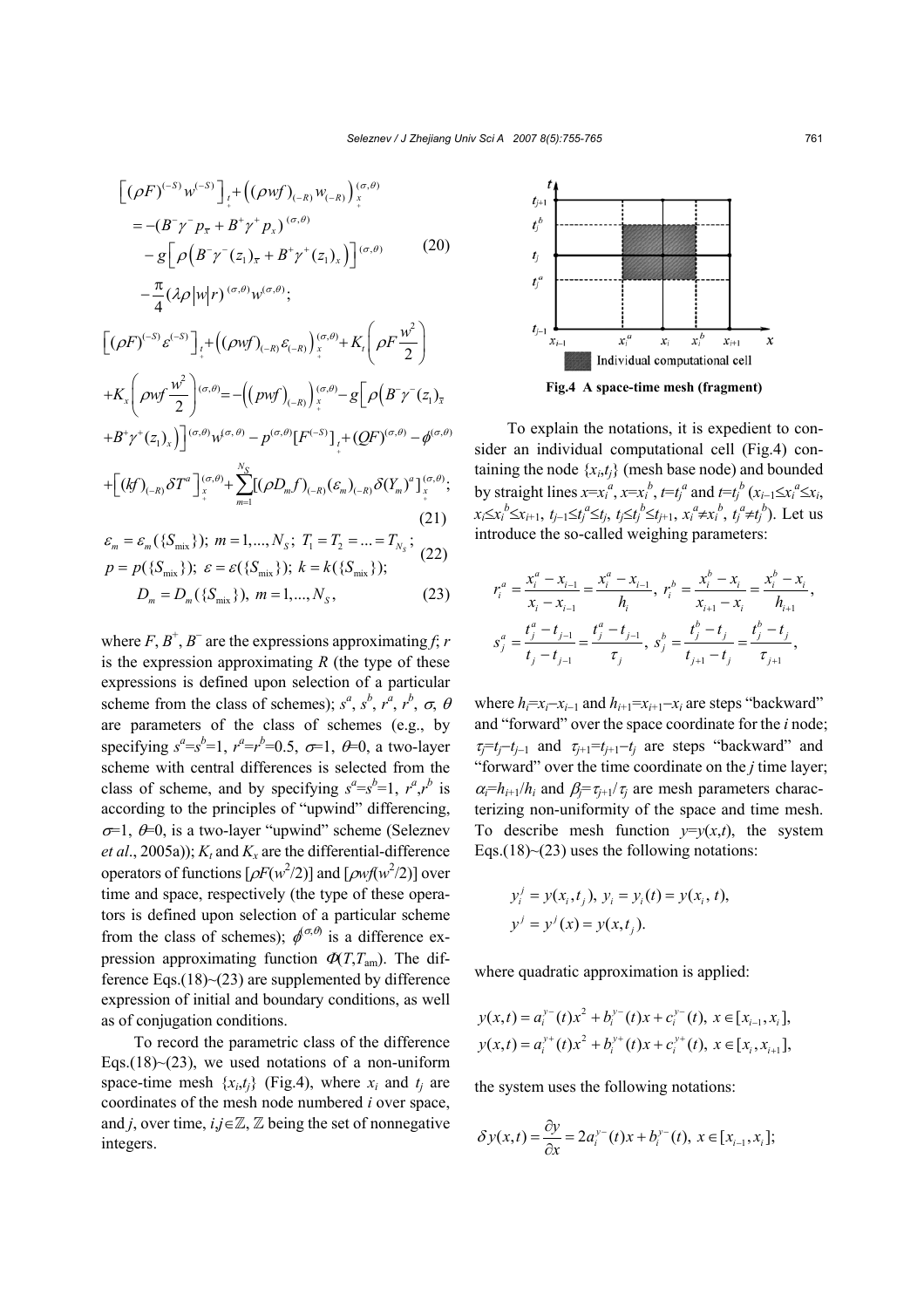$$
\delta y(x,t) = \frac{\partial y}{\partial x} = 2a_i^{y+}(t)x + b_i^{y+}(t), \ x \in [x_i, x_{i+1}];
$$
  
\n
$$
(\delta y^a)_i^j = 2a_i^{y-}(t_j)x^a + b_i^{y-}(t_j),
$$
  
\n
$$
(\delta y^b)_i^j = 2a_i^{y+}(t_j)x^b + b_i^{y+}(t_j).
$$

Also, the system Eqs.(18) $\sim$ (23) uses the following index-free notations:

$$
y = y_i^j, h = h_i, \alpha = \alpha_i, \tau = \tau_j, \beta = \beta_j, x = x_i, t = t_j, \n\hat{y} = y_i^{j+1}, \vec{y} = y_i^{j-1}, y(+1) = y_{i+1}^j, y(-1) = y_{i-1}^j, r^a = r_i^a, \nr^b = r_i^b, s^a = s_j^a, s^b = s_j^b, i, j \in \mathbb{Z}, \ny^{(a)} = ay + (1 - a)\tilde{y}, y^{(b)} = by + (1 - b)y(-1), \ny^{(a,b)} = a\hat{y} + (1 - a - b)y + b\tilde{y}, y^{(-S)} = s^a y + (1 - s^a)\tilde{y}, \ny^{(+S)} = s^b \hat{y} + (1 - s^b)y, y_{(-R)} = r^a y + (1 - r^a)y(-1), \ny_{(+R)} = r^b y(+1) + (1 - r^b)y, y_{(-R)}(+1) = y_{(+R)}, \ny_{(+R)}(-1) = y_{(-R)}, \hat{y}^{(-S)} = y^{(+S)}, \tilde{y}^{(+S)} = y^{(-S)}, \n\Delta t = t - t^a = (1 - s^a)\tau, \Delta t^+ = t^b - t = s^b\hat{\tau} = \beta s^b\tau, \n\Delta x = x - x^a = (1 - r^a)h, \Delta x^+ = x^b - x = r^b h(+1) = \alpha r^b h, \n\Delta t = t^b - t^a = \Delta t^+ + \Delta t^- = (1 - s^a)\tau + s^b\tilde{\tau} = (1 - s^a)\tau + \beta s^b\tau, \n\Delta x = x^b - x^a = \Delta x^+ + \Delta x^- = (1 - r^a)h + r^b h(+1) = (1 - r^a)h + \alpha r^b h, \ny^- = \frac{\Delta x^-}{\Delta x} = \frac{(1 - r^a)h + r^b h(+1)}{(1 - r^a)h + r^b h(+1)} = \frac{1 - r^a}{(1 - r^a) + \alpha r^b}, \ny^+ = \frac{\Delta x^+}{\Delta x} = \frac{r^b h(+1)}{(1 - r^a)h + r^b h(+1)} = \frac{\alpha r^b}{(1 - r^a) + \alpha r^b}, \n\delta y^a(+1)
$$

For numerical analysis of the gas flow through a pipeline junction node Eqs.(5) $\sim$ (11), it is possible to use the following difference equations (an expanded form, for reference see Fig.3b) (Seleznev *et al*., 2005a):

$$
\frac{\rho_L^{j+1} - \rho_L^{j-1}}{(1+\beta_j)\tau_j} V - 0.5 \sum_{n=1}^N \binom{n}{M} \rho_M^{j+1(n)} W_M^{j+1(n)} f_M^{j+1(n)} s = 0; \tag{24}
$$

$$
V \left[ \left( \frac{\rho_L^{j+1} + \rho_L^{j} \right) \left( (Y_m)^{j+1} + (Y_m)^{j} \right)}{2(1+\beta_j)\tau_j} - \frac{(\rho_L^{j+1} + \rho_L^{j+1} \right) \left( (Y_m)^{j} + (Y_m)^{j-1} \right)}{2(1+\beta_j)\tau_j} \right]
$$
  
+0.5
$$
\sum_{n=1}^{N} \left\{ \frac{(n)\rho_L^{j+1} \left( (n)\rho_M^{j+1} (n) (D_m)^{j+1} \right) + (n)\rho_L^{j+1} (n) (D_m)^{j+1} \right\}}{2^{(n)} \Delta X} \right\} - 0.25 \sum_{n=1}^{N} \left\{ \left( \frac{(n)\left( Y_m \right)^{j+1} \right) + (n)\rho_M^{j+1} (n) (Y_m)^{j+1} \right\}}{2^{(n)} \Delta X} \right\} - 0.25 \sum_{n=1}^{N} \left\{ \left( \frac{(n)\left( Y_m \right)^{j+1} \right) + (n)\left( Y_m \right)^{j+1} \right\}}{2^{(n)} \rho_L^{(n)} \left( y_m^{(n)} \right) + (n)\rho_M^{j+1} (n) (Y_m)^{j+1} \right\} = 0; \qquad (25)
$$

$$
\sum_{n=1}^{N} \frac{(n)\rho_L^{(n)} \left( y_L^{(n)} \right) + (n)\rho_L^{j+1} (n) (y_L^{j+1} + (n) y_L^{j})}{2(1+\beta_j)\tau_j} - \frac{\left( \frac{(n)\rho_L^{j+1} + (n)\rho_L^{j}}{2(1+\beta_j)\tau_j} \right) + (n)\rho_M^{(n)} \right\}}{2(1+\beta_j)\tau_j} + \frac{(n)\rho_L^{j+1} (n) (y_L^{j+1})^2 - 0.25 \left[ \frac{(n)\rho_L^{j+1} + (n)\rho_L^{j+1}}{2(1+\beta_j)\tau_j} \right]} + \frac{(n)\rho_M^{(n)} \left( \frac{(n)\rho_L^{j+1} (n) (y_L^{j+1})^2 - 0.25 \left[ \frac{(n)\rho_L^{j+1} (n) (y_L^{j+1} + (n) y_L^{j+1})}{2(1+\beta_j)\tau_j} \right]} \right\}
$$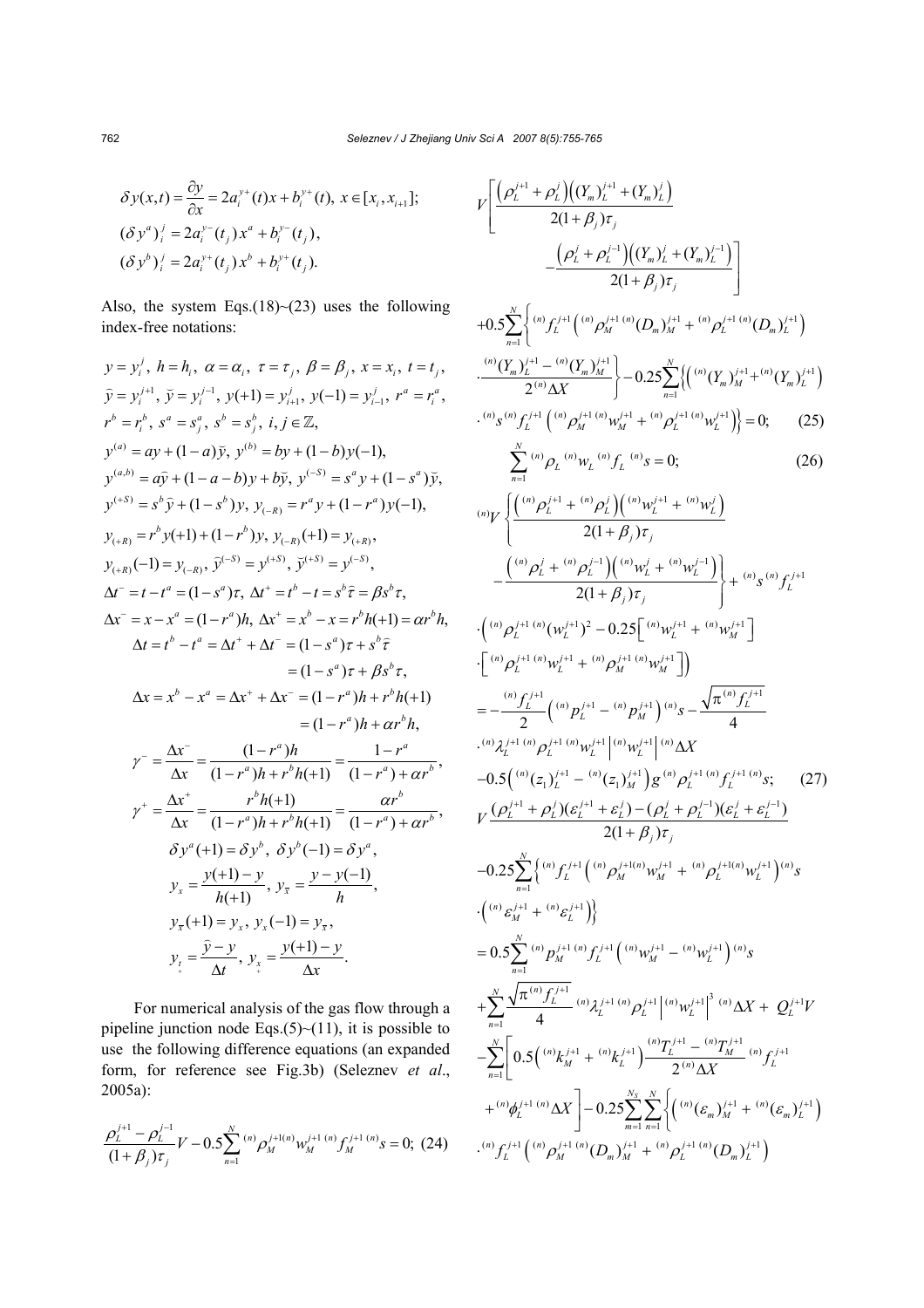$$
\left\{\frac{(n)(Y_m)^{j+1}_{L} - (n)(Y_m)^{j+1}_{M}}{2 \cdot (n)\Delta X}\right\} + \sum_{n=1}^{N} \left[\frac{w_L^{j+1} - w_L^{j-1}}{2(1+\beta_j)\tau_j} f_L \Delta X\right]
$$

$$
\left\{\left(w_L^{j+1} - w_L^{j}\right)\left(\rho_L^{j} + \rho_L^{j-1}\right)\right].
$$
(28)

The last term of the difference Eq.(28) was introduced in order to stay on the conservative side Eq.(28).

In general, the difference Eqs. $(18)~(28)$  are not less than first-order accurate (Seleznev *et al*., 2005a). Their unconditional stability is not denied (Seleznev *et al*., 2003). Higher-order accurate schemes for a CFD-simulator are described in detail in the monograph (Seleznev *et al*., 2005a). They were implemented in the CorNet software (and in its simplified special-purpose version AMADEUS) and Alfargus Pipeline Integrity and Information System. Algorithms for the simulation of GPS valve operation and description of GPS lines ruptures are described in (Seleznev *et al*., 2005a).

## SIMULATION OF A CS BY MATHEMATICAL SOFTWARE OF A CFD-SIMULATOR

The principal task of mathematical simulation of stable and safe operation of a CFS is to determine physical parameters of gas at the CFS outlet on the basis of the known values of gas flow parameters at the CFS inlet. To construct a 1D mathematical model of a CFS in a CFD-simulator, we used a well-known polytropic model of a CFS developed by Stepanov. The model is based on the combination of analytical dependencies for polytropic fluid dynamics processes and empirical characteristics obtained for each CFS during its full-scale testing.

When simulating steady modes of CS operation, an isothermal model is used for description of the gas flow in a CGP and DC, and an isobaric model—for description of the gas flow in an ACD. The power drive is simulated by specifying an analytical dependency of the capacity at the CFS shaft on energy expenditures. Such approach provides for the simplicity of the conjugation of models and a high, from the practical standpoint, veracity of simulation.

As was noted above, a CFD-simulator of a par-

ticular CS is a result of combining GCU, ACD and DC models, by application of CGP models, into a single integral network model of the CS in accordance with the process flow charts of the actual CS (Fig.5).



**Fig.5 The scheme of decision independent variables assignment for on-line technological analysis of gas transmission through CS**

In order to determine parameters of steady modes of natural gas transmission through a CS, generally, it is necessary to solve a system of nonlinear algebraic equalities under simple constraints on unknown variables. The system includes the law of conservation of gas masses at CGP branching points and one of the group of equations representing either conditions for conservation of mass flow rate at inflow and outflow CGPs in one branch, or conditions for equality of natural gas heads in parallel branches (Seleznev *et al*., 2005a), where a branch is a segment of a pipeline system, which comprises an inflow (inlet) CGP, CFS and an outflow (outlet) CGP (Fig.5).

As independent decision variables we use fractions of a mass flow rate of natural gas transmitted through separate branches of a CS, ratios of compression by compressor shops and ratios of compression by GCUs working as the first stage of transmitted gas compression at compressor shops. Such a set of variables allowed to reduce the problem of dimension and narrow the range of search for problem solution, by more accurate specification of constraints on variables. This allowed us to save considerable running time.

The mathematical model for the CS scheme presented in Fig.5 can be written as follows: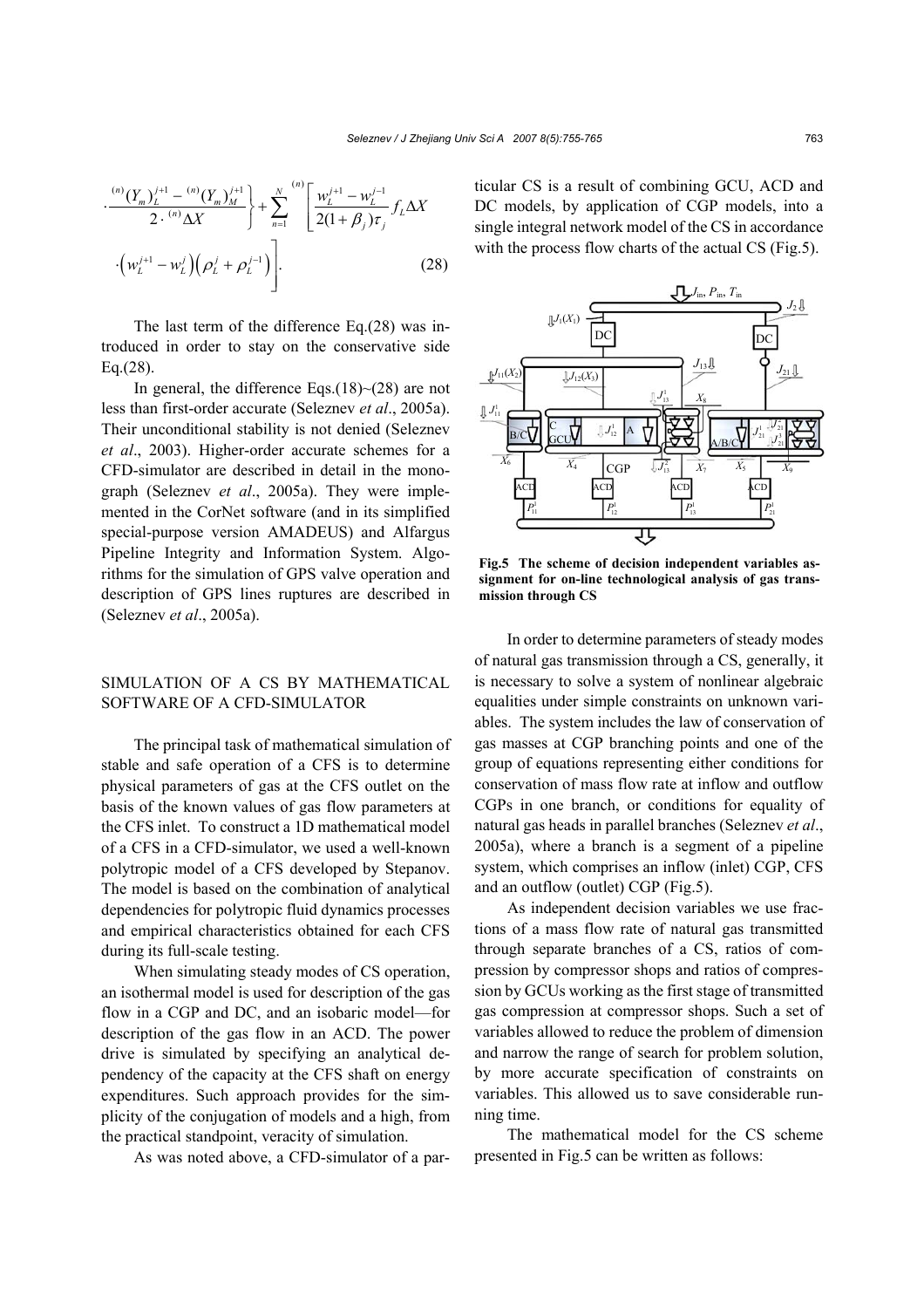764 *Seleznev / J Zhejiang Univ Sci A 2007 8(5):755-765*

$$
\begin{cases}\nP_{11}^{1}(J_{in}, P_{in}, T_{in}, J_{1}(X_{1}), J_{11}(X_{2}), X_{6}) \\
-P_{12}^{1}(J_{in}, P_{in}, T_{in}, J_{1}(X_{1}), J_{12}(X_{3}), X_{4}) = 0; \\
P_{12}^{1}(J_{in}, P_{in}, T_{in}, J_{1}(X_{1}), J_{12}(X_{3}), X_{4}) \\
-P_{13}^{1}(J_{in}, P_{in}, T_{in}, J_{1}(X_{1}), J_{13}, X_{8}, X_{7}) = 0; \\
P_{13}^{1}(J_{in}, P_{in}, T_{in}, J_{1}(X_{1}), J_{13}, X_{8}, X_{7}) \\
-P_{21}^{1}(J_{in}, P_{in}, T_{in}, J_{2}, J_{21}, X_{9}, X_{5}) = 0; \\
J_{11}(X_{2}) - J_{11}^{1}(X_{6}) = 0; \\
J_{12}(X_{3}) - J_{12}^{1}(X_{4}) = 0; \\
J_{13} - J_{13}^{1}(X_{8}) = 0; \\
J_{13} - J_{13}^{1}(X_{8}) = 0; \\
J_{13} - J_{21}^{1}(X_{5}) - J_{21}^{2}(X_{9}) = 0; \\
J_{21} - J_{21}^{1}(X_{5}) - J_{21}^{2}(X_{9}) = 0; \\
J_{21}^{2}(X_{9}) - J_{21}^{3}(X_{9}, X_{5}) = 0; \\
0 < X_{i} < 1, i = 1, 2, 3; \\
\varepsilon_{\text{max}}^{1} < X_{j} < \varepsilon_{\text{max}}^{1}, j = 4, 5, 6, 7; \\
\varepsilon_{\text{min}}^{1} < X_{k} < \varepsilon_{\text{max}}^{1}, k = 8, 9,\n\end{cases} \tag{29}
$$

where  $P_{11}^1$ ,  $P_{12}^1$ ,  $P_{13}^1$ ,  $P_{21}^1$  are the natural gas pressure at the outlet of each of the CS branches, *J*in, *P*in, *T*in are the natural gas flow rate, pressure and temperature at the CS inlet,  $J_1$ ,  $J_2$  are the natural gas mass flow rates through "branches I",  $J_{11}$ ,  $J_{12}$ ,  $J_{13}$ ,  $J_{21}$  are the natural gas mass flow rates through "branches II",  $X_6$ ,  $X_4$ ,  $X_7$ ,  $X_5$  are the ratios of compression for compressor shops,  $X_8$ ,  $X_9$  are the ratios of compression for GCU groups of the first stages of compressor shops,  $\varepsilon_{\min}^{\perp}/\varepsilon_{\max}^{\perp}$  is a minimal/maximal ratio of compression for GCU groups of the first stage,  $\varepsilon_{\text{max}}^{\text{stop}}$  is the maximal ratio of compression for compressor shops.

To assure a safe mode of CS operation, it is required to observe the following restrictions on: maximal volumetric capacity  $Q_i$  of each operating CFS; frequency  $u_i$  of the CFS shaft rotation; maximal capacity  $N_i$  of the CFS drive; maximal outlet pressure  $P_i$  of the CFS, which is determined by the pipe's strength; maximal temperature  $T_i$  at the CFS outlet, which is determined by the insulating coating; the lower value of pressure at the outlet of each CFS, is related to the requirements to maintain pressure at major gas tapping and boundary gas pipeline points. These restrictions can be formulated as one-sided and two-sided weak inequality:

$$
\begin{cases}\nQ_j^{\min} \leq Q_j(X) \leq Q_j^{\max}; \\
u_j^{\min} \leq u_j \leq u_j^{\max}; \\
N_j(X) \leq N_j^{\max}; \\
P_j^{\min} \leq P_j(X) \leq P_j^{\max}; \\
T_j(X) \leq T_j^{\max},\n\end{cases} \tag{30}
$$

where index  $j=1,...,M$  means the number of CFS. Also, it is necessary to comply with restrictions on: positions of operational points at the CFS performance curves, related to surge-free operation requirements; conditions related to CFS drive's stable operation; etc. Compliance with the latest restrictions can only be analyzed via a detailed simulation of the mode of gas transmission through the CS.

The system of nonlinear algebraic inequalities Eq.(30) describes technological, operating and design constraints on CS equipment operation. When formulating the constraints in a CFD-simulator, maximum consideration is given to the specifics of the CS process flow chart and the modes of its operation, including a possibility of surging in "CFS—Adjacent CGP" (Seleznev *et al*., 2005a).

The resultant system Eqs.(29) and (30) represents a generalized system of nonlinear algebraic equalities and inequalities. One of the methods to solve the system of nonlinear algebraic equalities and inequalities is the well-known Interior Point Method, which, in a CFD-simulator, is implemented by statement and solution of an equivalent problem of mathematical optimization (Seleznev *et al*., 2005b). The equivalent optimization problem is solved by the method of modified Lagrange functions. If no solution can be found, the possibility of failure occurrence is admitted. The method we use makes it possible to identify constraints which are not complied with and to evaluate the extent of such non-compliance.

# ON THE ADEQUACY OF GTN SIMULATION BY A CFD-SIMULATOR

To estimate the adequacy of simulation, we compared numerical simulation results and on-site measurements taken during the CFD-simulator's operation at actual GTNs (Tirpak *et al*., 2003). As an example, it is worth noting that relative errors in